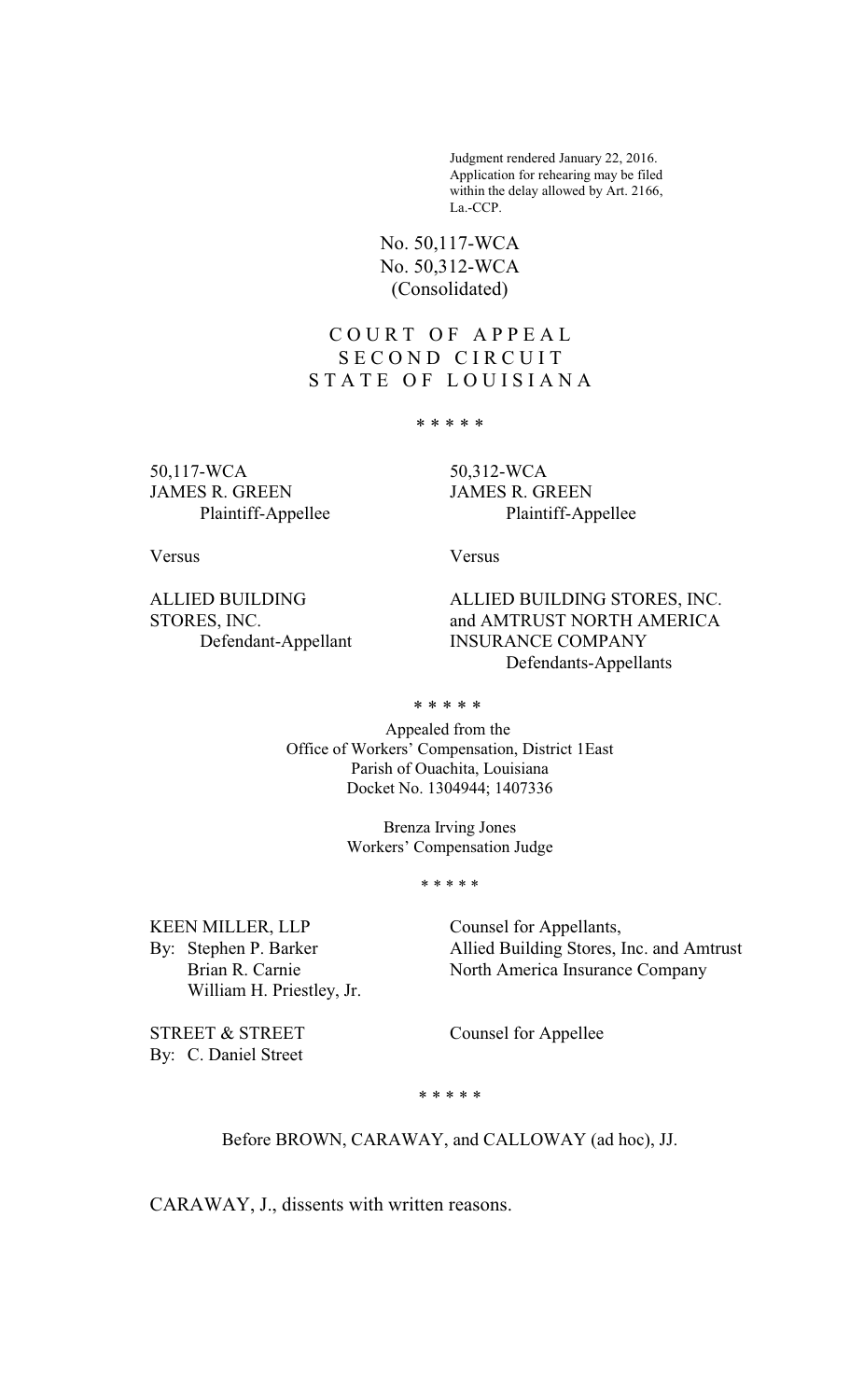## **BROWN, C.J.,**

In these consolidated cases, the issues are whether claimant was terminated for cause, whether he is entitled to post termination benefits and whether the Medical Director was wrong in denying his request for an invasive treatment. We reverse in part and affirm in part.

#### **Facts and Procedural History**

On June 21, 2013, James Green injured his back while working as a forklift operator for defendant, Allied Building Stores ("ABS"). The injury occurred as Green attempted to load a heavy cabinet onto a pallet. He was taken to St. Francis Occu-Med by the safety coordinator, given Toradol and placed on light duty work. Green complained of pain and was allowed the rest of the day off work. Green returned to work the following Monday, June 24, but asked his supervisor to allow him to see his personal doctor, Dr. Ronald Woods, because of continued pain. ABS gave Green a fitness for duty certification form to be completed and signed by the physician. Dr. Woods gave Green a second Toradol injection. A student worker at Dr. Woods' office gave Green the completed fitness for duty form and Green returned to work. The fitness for duty certification form from Dr. Woods indicated that Green was not to return to work until the next day, June 25, with restrictions. Green was sent home with instructions to return the following day for light duty. Later, Dr. Woods faxed a copy of the fitness for duty certification form to ABS. That form indicated that Green was to return to work the same day–Monday, June 24. ABS's human resource director called Dr. Woods, who told her that he did not authorize any change to the form and that the correct return to work day was June 24,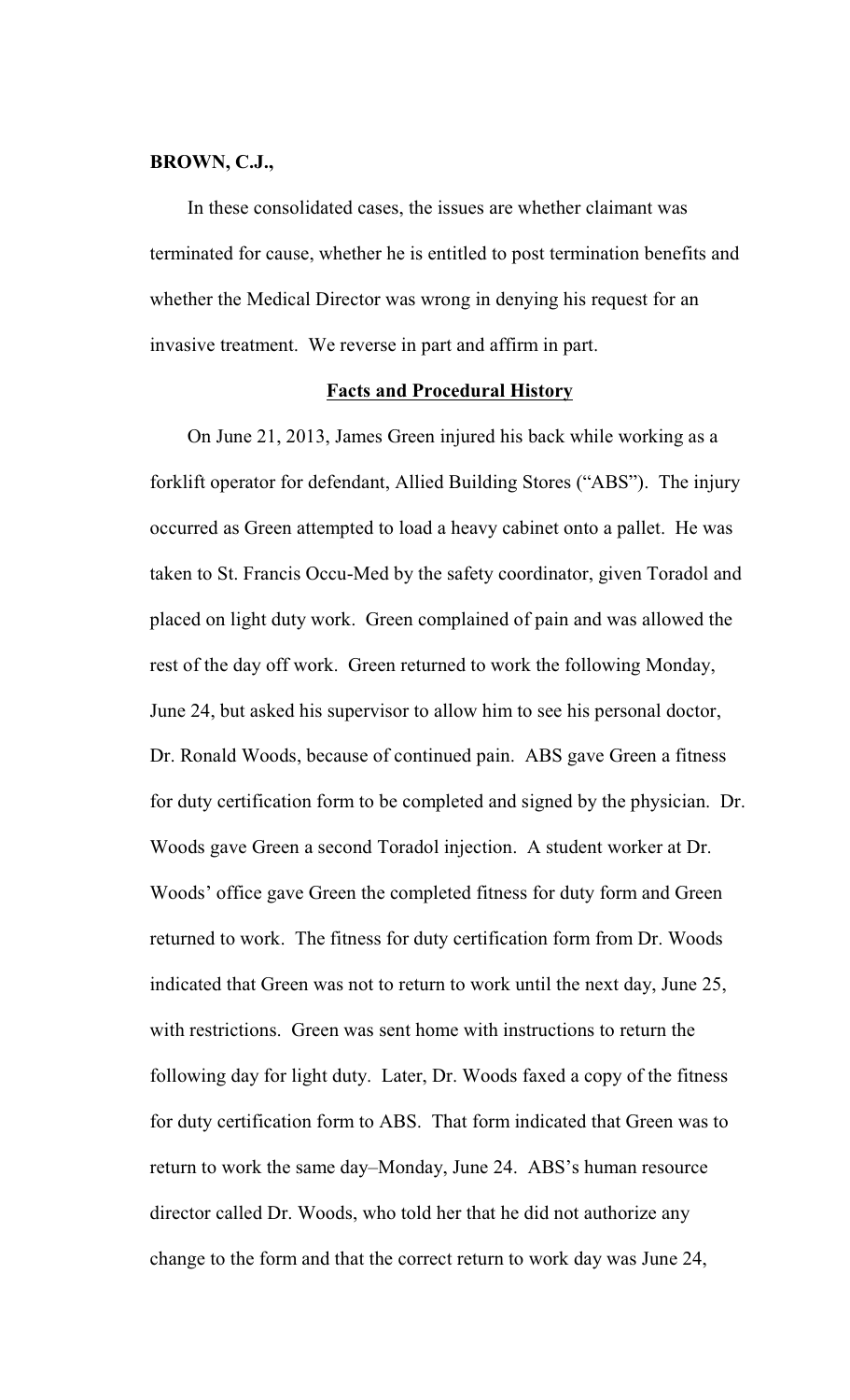2013. Green claims that his supervisor called him that day to inform him of the situation, and Green offered to return to work. The supervisor told him to return to work the next day. Green showed up for work the next day and was immediately terminated due to his "falsification of the return-to-work date." Green denied that he had altered the form.

Green filed a disputed claim for post-termination indemnity benefits on July 12, 2013, seeking Supplemental Earnings Benefits ("SEB") and/or Temporary Total Disability ("TTD") benefits. Green testified that he did not work at all from June 24, 2013, to August 8, 2014, when he obtained a job at Graphic Packaging. He earns more money at Graphic Packaging than at ABS.

Green continued to see Dr. Woods who listed an "undetermined" return to work date. By October 2013, Green began pain management treatment with Dr. Vincent Forte, who released Green to work with a 50 lb. lifting restriction. Green attempted to find work; however, he found none until he returned to the work force on August 8, 2014, with the 50 lb. weight restriction imposed by Dr. Forte.

Trial was on October 8, 2014; the parties stipulated that the issues to be decided were whether Green was fired for cause and whether he was entitled to post-termination benefits. After Green presented his evidence, ABS moved for involuntary dismissal. The workers' compensation judge ("WCJ") found that Green changed the date of his return to work form. She determined that Green was not entitled to SEB because his inability to earn at least 90% of his pre-injury wages was due to the falsification of the return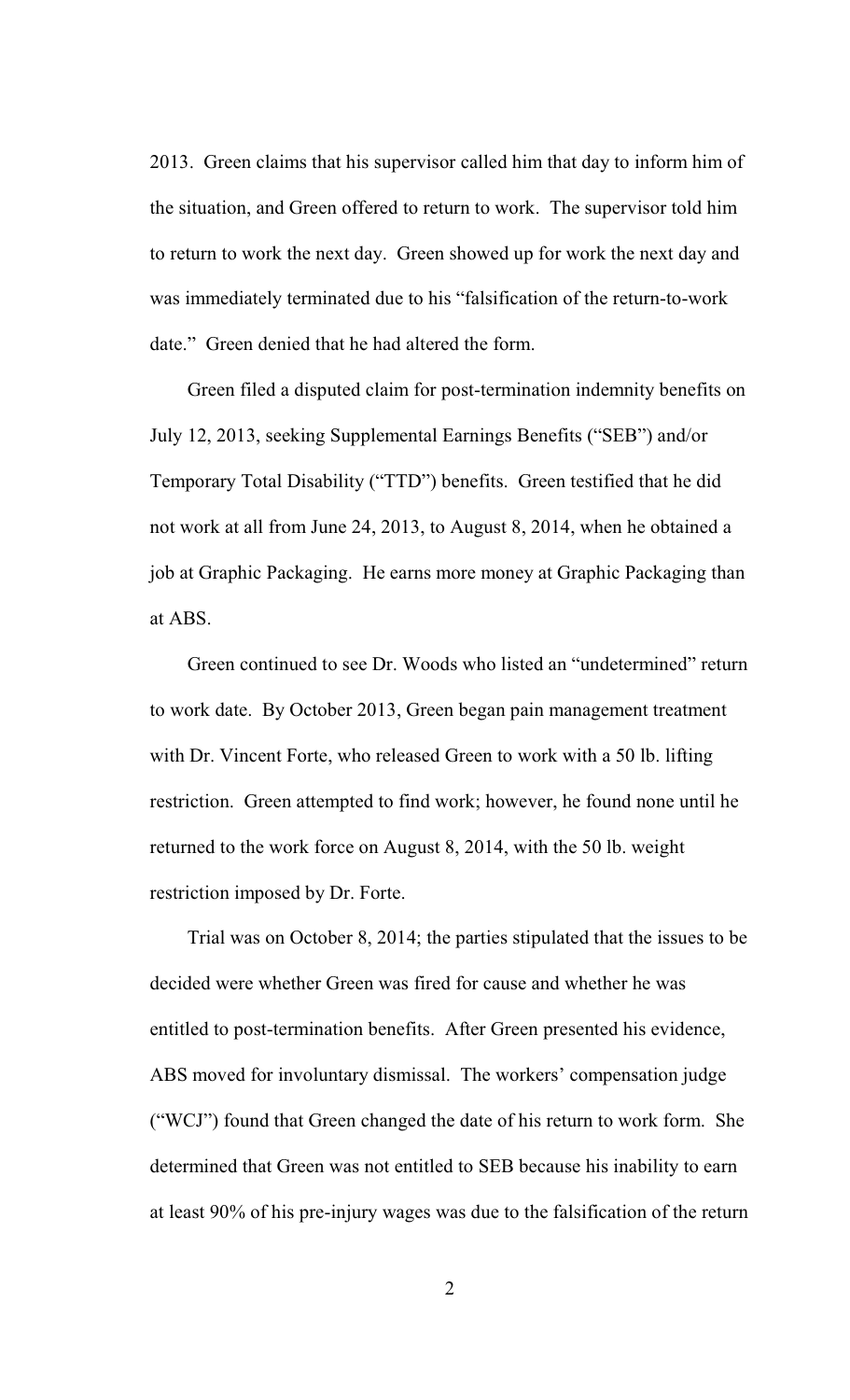to duty record. Even so, before ABS presented its case, the court awarded Green TTD benefits from August 21, 2013, through August 8, 2014, when he began his new employment. Judgment was signed on October 28, 2014, and an appeal of the TTD award by ABS followed. Green answered the appeal, urging error in the denial of SEB.

Throughout the duration of Green's injury, ABS paid for his medical treatment. As noted above, Green began a new job at Graphic Packaging on August 8, 2014. On September 23, 2014, Green presented to Dr. Bernie McHugh for a neurosurgery consultation. Dr. McHugh requested authorization for Dr. Forte to perform a lumbar discography at L3-4, L4-5, and L5-S1. Green submitted a form 1009 to the Medical Director seeking approval for the procedure on October 14, 2014. On October 22, 2014, the Medical Director denied Green's request, finding that clinical indications and pre-conditions under the Medical Treatment Guidelines were not met.

Green appealed to the WCJ. The matter was heard on February 16, 2015. No new medical evidence was offered, and the only exhibits entered into evidence were Green's form 1009 and supporting documentation sent to the Medical Director, along with the order denying the claim. Green testified that his symptoms included low back pain in the middle right side, pain in his right thigh and groin, and pain going to his knee, sometimes going to his foot. Green testified that Dr. McHugh discussed surgery with him and recommended that he undergo the discography. Green testified that he wanted to undergo the surgery recommended by Dr. McHugh. He has

3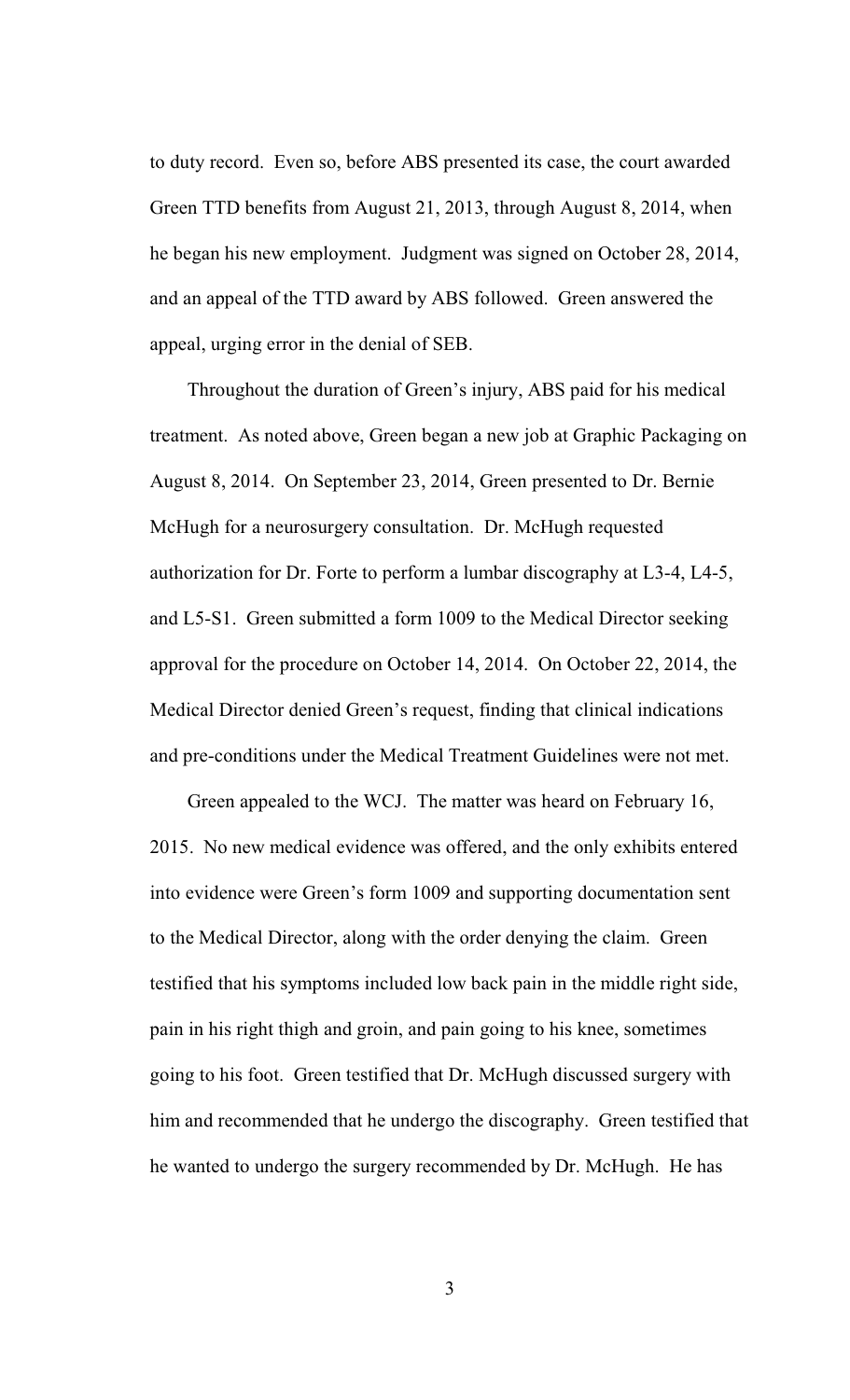had no evaluation of his mental state or mental condition since his injury.

The WCJ reversed the Medical Director's decision, noting as follows:

I find that he has been working under restriction. According to his testimony, he has continued to experience low back pain and groin pain. Also, I rely on his testimony to show that he has met the criteria for unrelenting back and/or leg pain. In reference to the psychological evaluation, according to the guidelines, specifically it states, quote, unquote, "When the surgeon has concerns about the relationship between the symptoms and findings or when the surgeon is aware of indications of psychological complications or risk factors, the psychological confrontation["]. There has not been–based on the testimony of the claimant, that is not something that the court finds that the Guidelines require in this case. There is nothing to show his symptoms does not correlate with the test results, and therefore no basis for psychological testing. . . .

[T]he testimony of the claimant indicates that he has been informed of possible surgical options. The guidelines state. . .that is sufficient.

So based on that, I find that the decision of the medical director shall be–it is hereby overturned.

The WCJ found that Green had shown "by clear and convincing

evidence that the decision of the Medical Director was not in accordance"

with the Medical Treatment Guidelines and reversed the denial, ordering

ABS to "pay and provide for the lumbar discography." ABS appealed this

ruling as well. These appeals (50,312-WCA and 50,117-WCA) have been

consolidated.

#### **Discussion**

## *Supplemental Earnings Benefits (SEB) (No. 50,117-WCA)*

ABS contends that the reason that Green was denied SEB was

that he was fired for his own misconduct. According to ABS, the facts

support the forfeiture of SEB as ordered by the trial court. ABS cites

Louisiana jurisprudence which holds that an employee forfeits SEB when he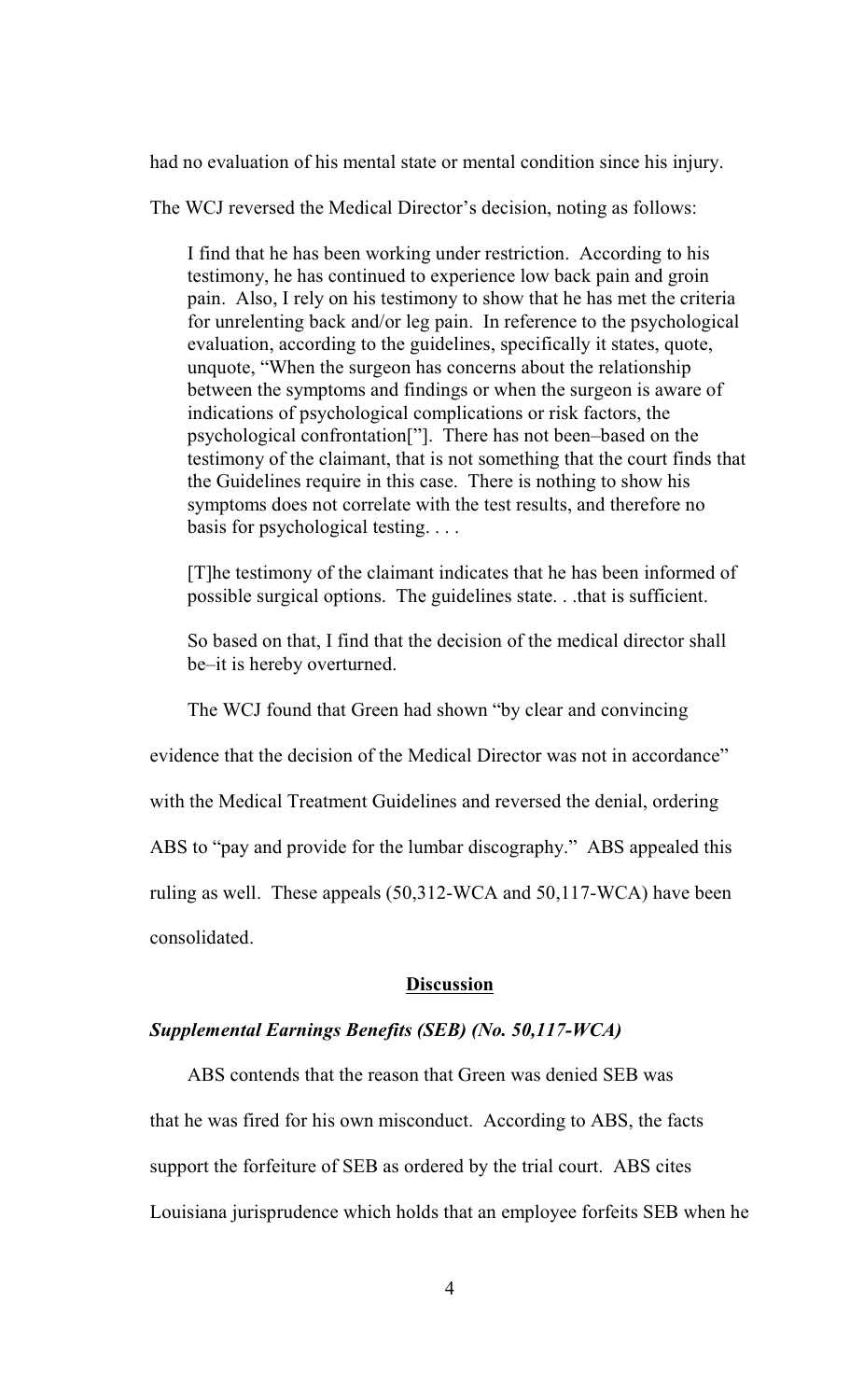is terminated for cause. *See Wiltz v. Todd's Car Wash*, 13-448 (La. App. 3d

Cir. 11/06/13), 126 So. 3d 848, *writ denied*, 13-2863 (La. 02/21/14), 134

So. 3d 582; *Bell v. Mid City Printers, Inc.*, 10-0818 (La. App. 4th Cir.

12/11/10), 54 So. 3d 1226; *Synigal v. Vanguard Car Rental*, 06-761 (La.

App. 5th Cir. 01/30/07), 951 So. 2d 1197; *Grillette v. Alliance*

*Compressors*, 05-982 (La. App. 3d Cir. 02/01/06), 923 So. 2d 774.

In *Resweber v. Haroil Construction Co.,*94-2708, (La. 09/05/95), 660

So. 2d 7, 15-16, the Louisiana Supreme Court stated:

Storks admits that, as written, [La. R.S.] 23:1208 imposes no prejudice requirement. However, Storks argues that, if read as written, the statute is too broad because it will result in the forfeiture of benefits for any false statement that is made, regardless of how inconsequential. This argument fails to recognize that the statute does not require the forfeiture of benefits for any false statement, but rather only false statements that are *willfully made for the purpose of obtaining benefits.* It is evident that the relationship between the false statement and the pending claim will be probative in determining whether the statement was made willfully for the purpose of obtaining benefits. A false statement which is inconsequential to the present claim may indicate that the statement was not willfully made for the purpose of obtaining benefits. Clearly, an inadvertent and inconsequential false statement would not result in forfeiture of benefits.

The WCJ's decision to impose or deny forfeiture under La. R.S.

23:1208 is a factual finding which will not be disturbed on appeal absent

manifest error. *Brooks v. Madison Parish Service District Hospital*, 41,957

(La. App. 2d Cir. 03/07/07), 954 So. 2d 207, *writ denied*, 07-0720 (La.

05/18/07), 957 So.2d 155.

Green was injured in the course and scope of his employment on Friday

June 21, 2013. At that time, Green was sent to St Francis Occu-Med where

he was treated. He returned to work that day with restrictions. ABS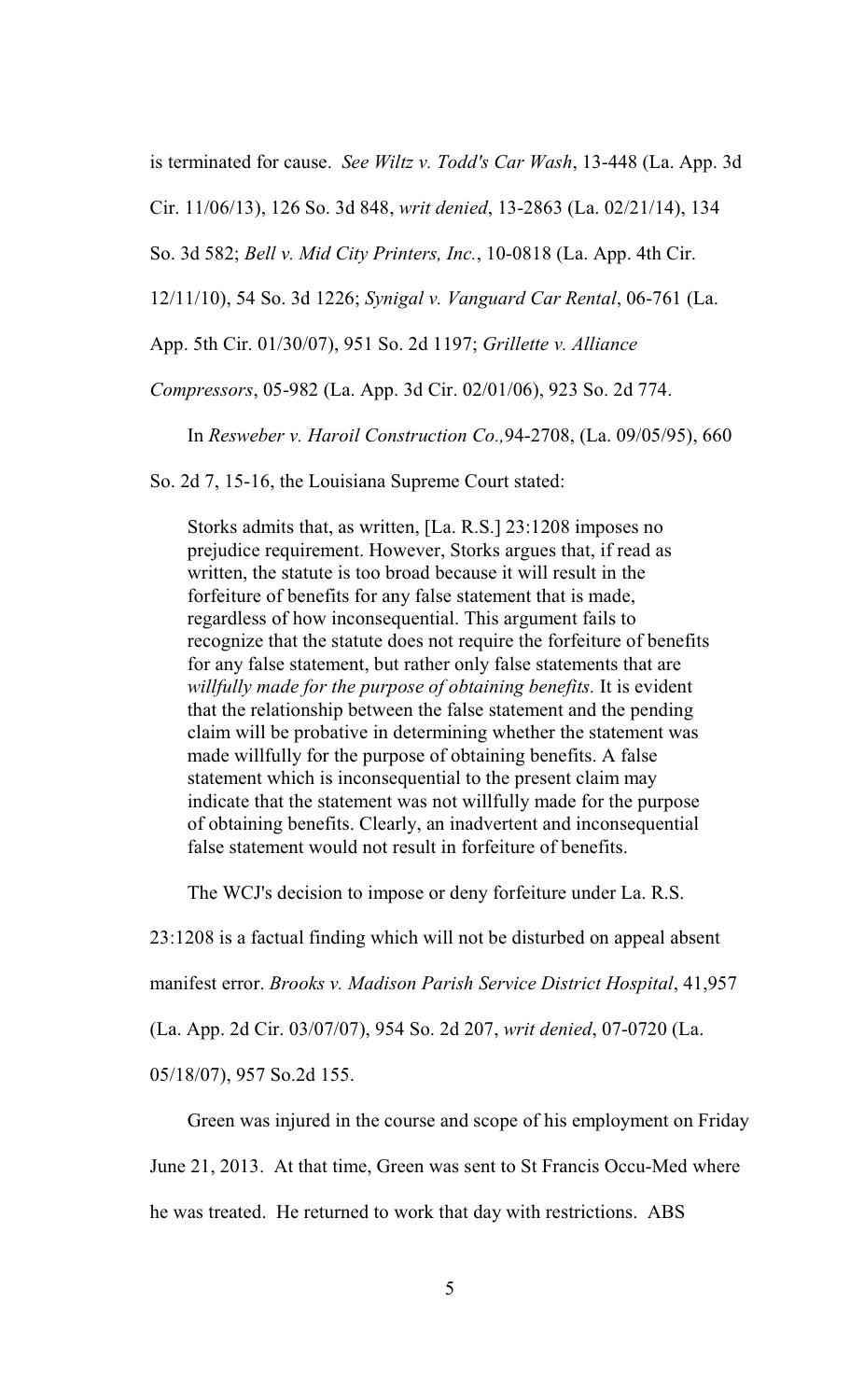assigned Green to light duty in accordance with the restrictions; however, ABS allowed Green to leave early because of pain. On Monday June 24, 2013, Green returned to work but requested and was allowed to leave to see his personal physician, Dr. Woods, as he was in pain. After being treated by Dr. Woods, Green returned to work. Green presented the "altered" certification that provided for him to return to work the following day, Tuesday, June 25, 2013. Green's supervisor received a fax certification from Dr. Woods' office stating that Green could return to work with restrictions that same day, Monday, June 24. The supervisor called Green who, responded that he would immediately return to work. The supervisor told Green not to come back that day but to come in the next morning. When he reported to work that next morning, Green was terminated.

Green denied that he altered the certification form. He testified that he received the form from a student worker at Dr. Woods' office and that it was altered in two places–one to correct his birth date and the other with the return to work date. At this time, ABS had recognized an on-the-job-injury, paid all medicals, and offered Green a job within the medical restrictions and at the same pay. Green did not refuse the offer of work.

 La. R.S. 23:1208 authorizes forfeiture of benefits upon proof that (1) there is a false statement or representation; (2) it is willfully made; and (3) it is made for the purpose of obtaining or defeating any benefit or payment. The statute applies to any false statement or misrepresentation made willfully by a claimant for the purpose of obtaining benefits. All of these requirements must be present before a claimant can be penalized.

6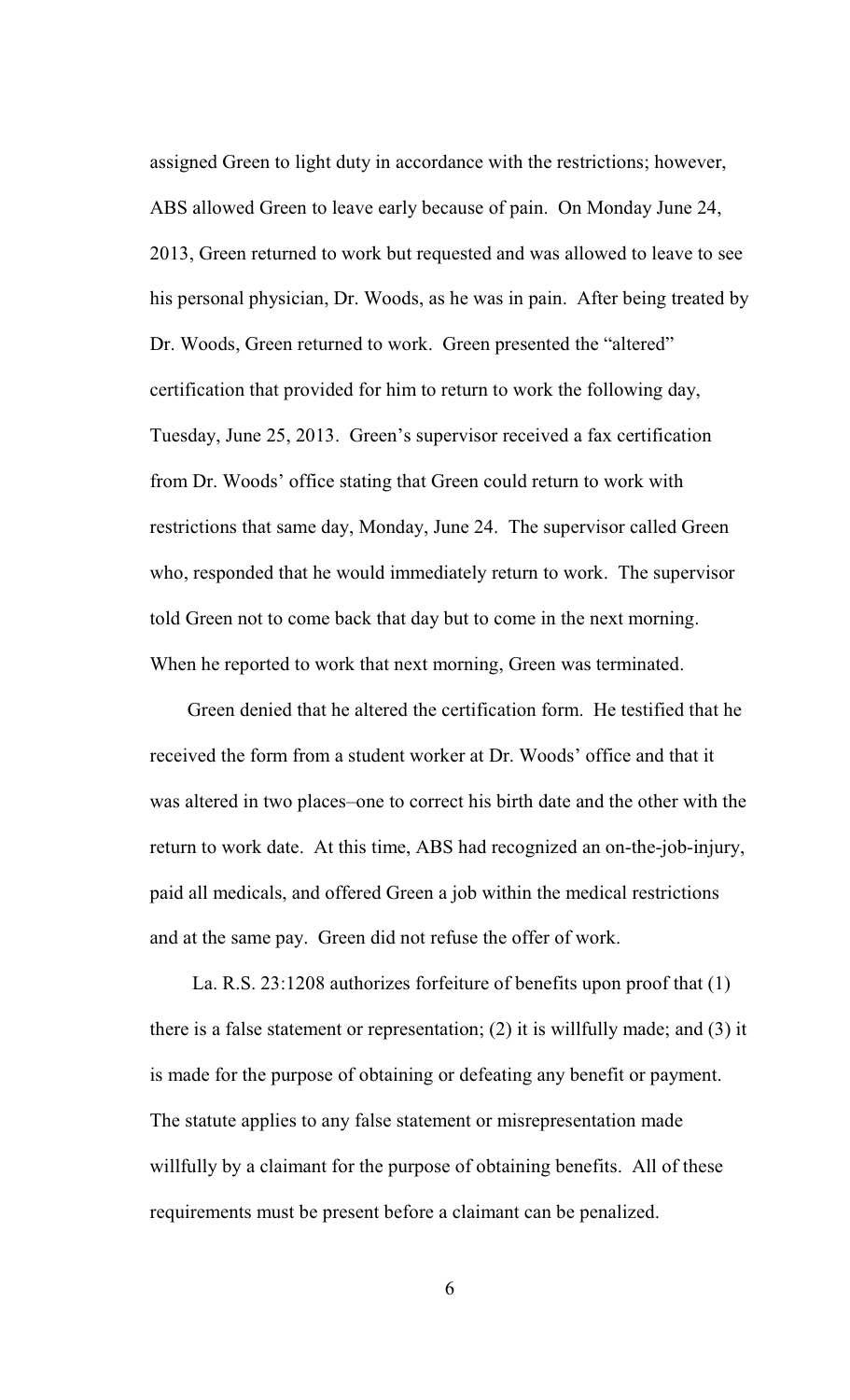*Dombrowski v. Patterson-UTI Drilling Co.*, 46,249 (La. App. 2d Cir.

04/13/11), 63 So. 3d 308; *Slater v. Mid-South Extrusion*, 43,343 (La. App. 2d Cir. 08/13/08), 989 So. 2d 252; *Baker v. Stanley Evans Logging*, 42,156 (La. App. 2d Cir. 06/20/07), 960 So. 2d 351, *writ denied*, 07-1817 (La. 12/14/07), 970 So. 2d 533. Because statutory forfeiture of benefits under La. R.S. 23:1208 is a harsh remedy, it must be strictly construed. *Risk Management Services v. Ashley*, 38,431 (La. App. 2d Cir. 05/14/04), 873 So. 2d 942, *writ denied*, 04-1481 (La. 09/24/04), 882 So. 2d 1138. The relationship between the false statement and the pending claim will be probative in determining whether the statement was made willfully for the purpose of obtaining benefits. An inadvertent and inconsequential false statement will not result in the forfeiture of benefits. *Dombroski*, *supra*.

The alteration of the medical excuse dealt solely with whether Green would return to work that day or the next morning; it had nothing to do with him obtaining workers' compensation benefits. In fact, Green was willing to return to work on the  $24<sup>th</sup>$  but his supervisor told him not to come to work until the next morning. Under these circumstances, we find that the WCJ was manifestly and clearly wrong in denying SEB. Therefore, we reverse the WCJ's judgment awarding TTD and remand for the WCJ to set SEB from August 21, 2013 (the date set by the WCJ based on Dr. Woods' testimony) until August 8, 2014. $^1$ 

<sup>&</sup>lt;sup>1</sup>Green argues that the trial judge allowed ABS, over objection, to show that Green falsified portions of his employment application nine months before the accident–in order to "better himself and get a good job." In *Resweber, supra* at 10, the Supreme Court stated:

We therefore hold that Section 1208 applies to any false statement or misrepresentation, including one concerning a prior injury, made willfully by a claimant for the purpose of obtaining benefits, and thus is generally applicable once an accident has allegedly occurred and a claim is being made. Section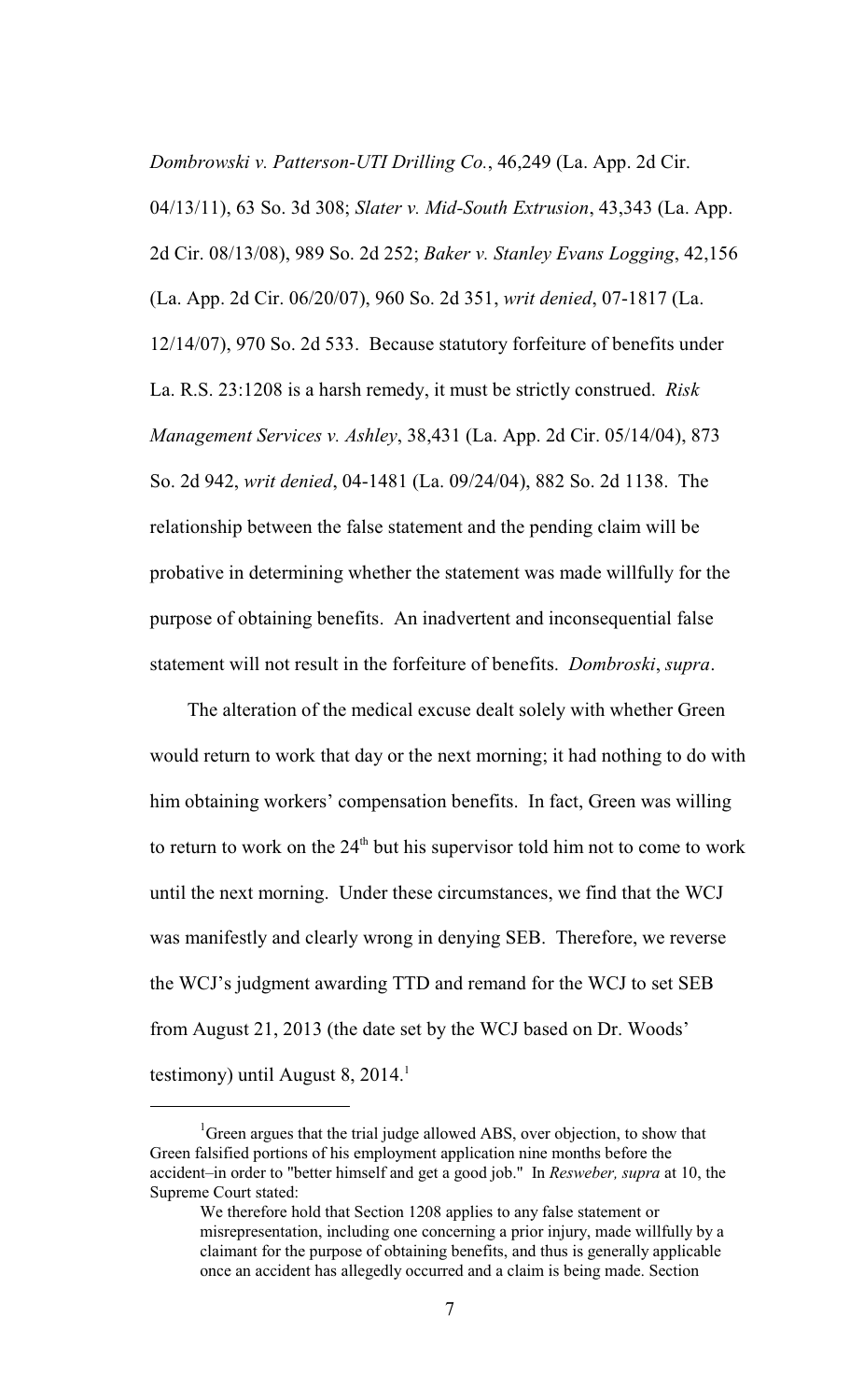# *Medical Director's Denial (No. 50,312-WCA)*

ABS also appeals the reversal by the WCJ of the Medical Director's denial of Green's request for a lumbar discography after the WCJ determined by clear and convincing evidence that the Medical Director's decision was not in accordance with the Medical Treatment Guidelines.

Lumbar provocative discography (also referred to as "discography" or discogram) is an invasive diagnostic procedure for evaluation for intervertebral disc pathology. It is usually reserved for persons with persistent, severe low back pain who have abnormal spaces between vertebrae on magnetic resonance imaging (MRI), where other diagnostic tests have failed to reveal clear confirmation of a suspected disc as the source of pain, and surgical intervention is being considered.

The Medical Director observed that Green did not have functionally limiting, unremitting back and/or leg pain and there was no completed psychosocial evaluation or documentation showing that Green was a surgical claimant. The Guidelines provide that the surgery "should not be performed on patients with mild and functionally inconsequential back pain."

ABS additionally argues that there is no medical documentation or testimony that Green is a surgical candidate. Defendant contends that only Green's self-serving testimony that he had discussed the surgery with Dr.

<sup>1208.1,</sup> on the other hand, applies to false statements or misrepresentations made pursuant to employment–related inquiries regarding prior medical history such as in an employment application or some post-employment questionnaire and not to statements made in relation to a pending claim.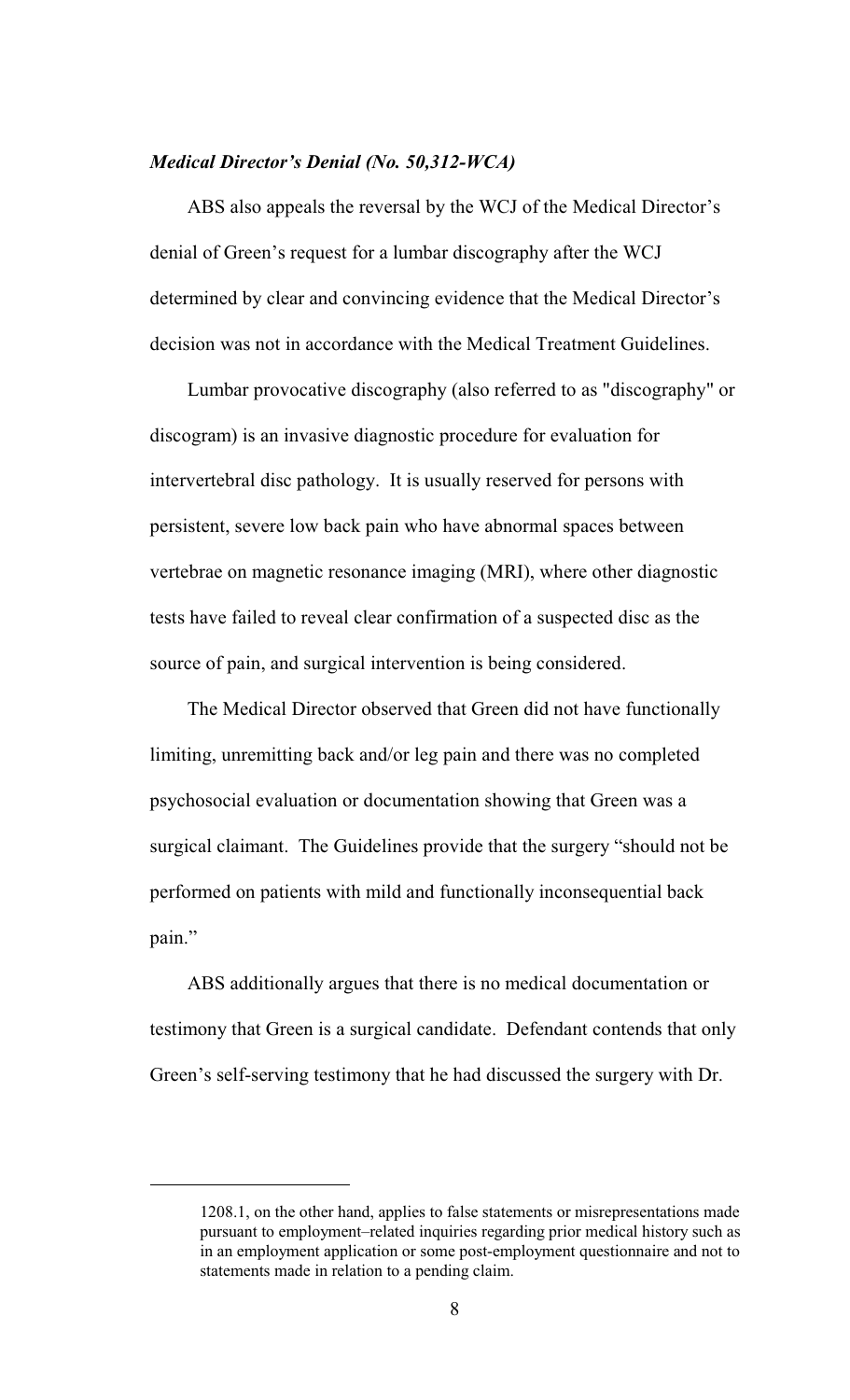McHugh is contained in the record. Further, there is no evidence that Green was informed of the possible surgical options available.

ABS also asserts that Green has not undergone a psychosocial evaluation and that the WCJ erroneously held that a psychosocial examination was not required in this case. ABS takes the position that the Guidelines unequivocally require a psychosocial evaluation prior to a disography.

We find that the WCJ's ruling on the authorization of a disography is not manifestly erroneous. The history of this matter from a medical standpoint supports the conclusion that Green's continued pain did not resolve upon conservative treatment. It was more than one year post-injury, on September 23, 2014, that Dr. McHugh recommended the back surgery based upon Green's failure to respond to previous treatment. Further, Dr. Woods' records and treatment support this recommendation. Dr. Woods treated Green conservatively for a long time and ultimately referred him to Dr. McHugh after Green failed to respond to the conservative treatment which included physical therapy. Dr. Forte, a pain care specialist, administered medication and epidural injections to Green. We conclude, as did the WCJ, that Green suffers from unrelenting low back pain with leg pain. These facts are well documented. The Guidelines also mention that these conditions should exist for greater than four months and are not made apparent on the basis of other noninvasive imaging studies. Green has suffered for over four months, and the specific pain source was not apparent from the MRI. Thus, Dr. McHugh recommended the discogram. Green's

9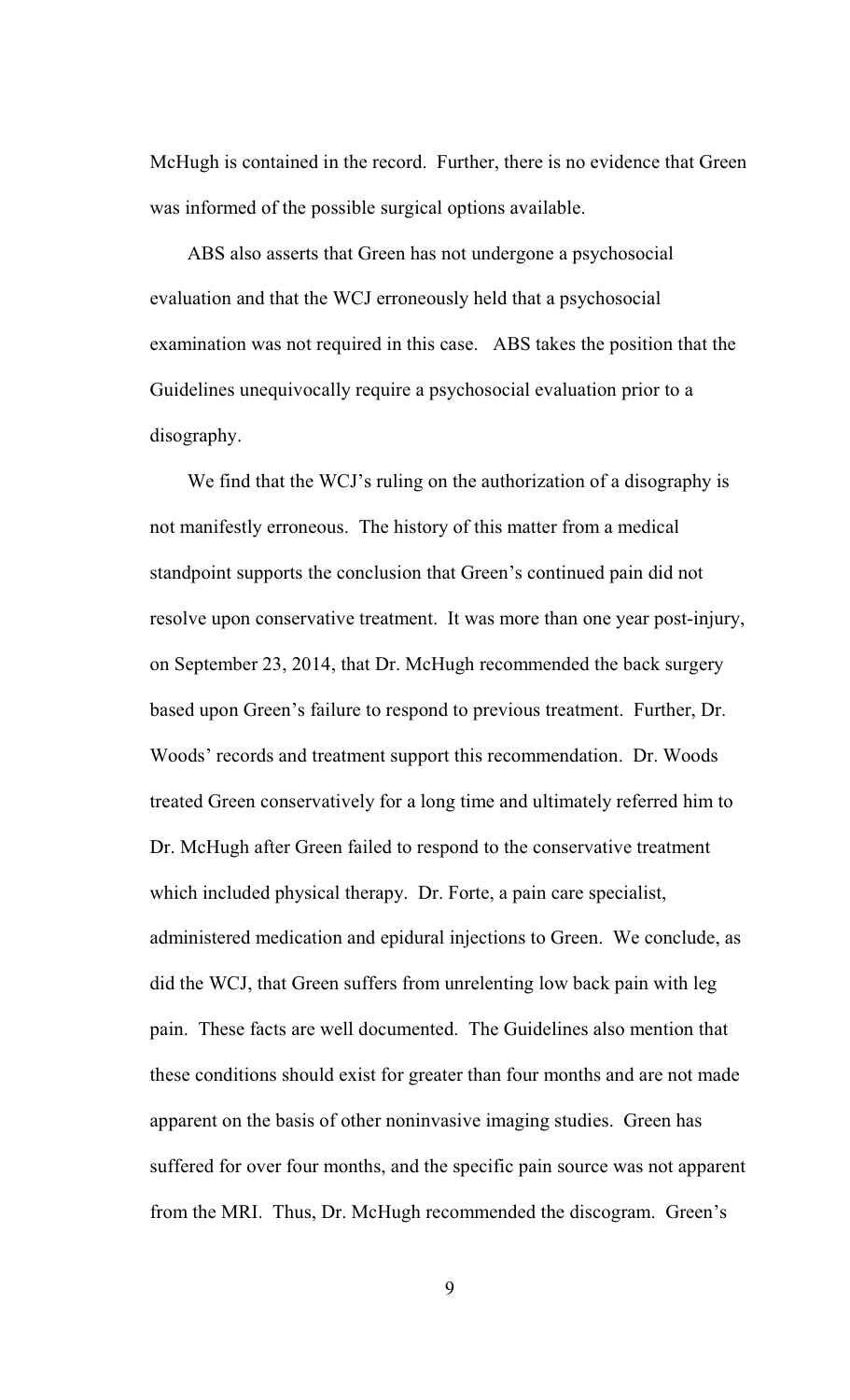functional limitation is that he continues under a 50-pound weight restriction. Further, the MRI failed to indicate the specific pain generator and thus the discography would test the areas to locate the pain generator.

A psychosocial evaluation is required only when the surgeon has concerns about the relationship between symptoms and findings or when the surgeon is aware of indications of psychological complications or risk factors. There is no need for such evaluation when the surgeon does not have these concerns. The WCJ fully recognized this fact.

The Medical Director's ruling can only be overturned by a showing of clear and convincing evidence that the ruling was not in accordance with the Guidelines. *Church Mutual Insurance, Co. v. Dardar*, 13-2351 (La. 05/07/14), 145 So. 3d 271.

We agree with the WCJ that the evidence was adequate to "support every requirement of the medical guidelines in this case." Thus, we affirm the WCJ's judgment in 50,312-WCA.

We reverse the WCJ's judgment in 50,117-WCA, and render judgment awarding claimant, James Green, Supplemental Earnings Benefits for the period from August 21, 2013, to August 8, 2014. We remand this matter to the WCJ for the calculation of the SEB.

#### **Conclusion**

The judgment in 50,312-WCA is AFFIRMED. The judgment in 50,117-WCA is REVERSED and REMANDED.

All costs are assessed to defendant, Allied Building Stores, Inc.